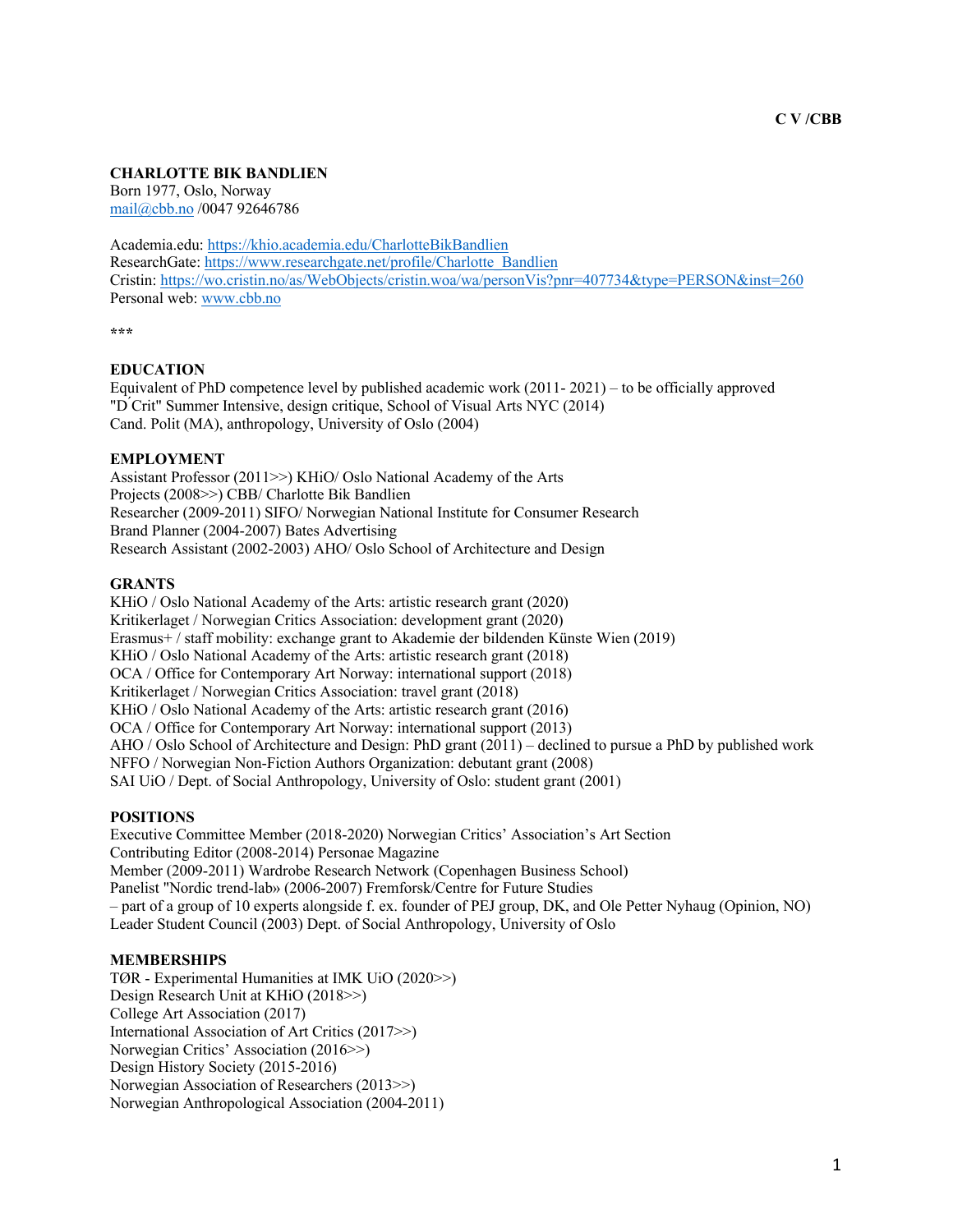## **T H E O R Y / SCIENTIFIC QUALIFICATIONS** (2 pages)

#### **RESEARCH ARTICLES**

- Bandlien, Charlotte Bik (in preparation) «Authoring Authenticity HAiK w/Torill Johannesen» in: TBA
- Bandlien, Charlotte Bik (2019) 'Post Luxury: Normcore as Node and Prism' in: (eds) Danielle Bruggeman et al, *APRIA Journal*, vol. 1, no. 1, 2019, ISSN: 2589-9007 (NSD nivå 1)
- Bandlien, Charlotte Bik (2016) "Mot en Antropologisk Praksis: HAiKing som forskning og (post-) kunstnerisk praksis" in: (ed.) Charlotte Bik Bandlien *Kunst og Kultur 4/2016* Oslo: Universitetsforlaget (translated version available) ISSN: 1504-3029-2016-04-04 (NSD nivå 1)
- Bandlien, Charlotte Bik (2012) "On the Style Site\* Facehunter as Node and Prism" in: (ed.) Jess Berry *Fashion Capital: Style Economies, Sites and Cultures*, Oxford: Interdisciplinary Press, ISBN-13: 978-1848881433 – revision of Ephemeral Image in Time, also reprinted in: (eds.) Vaccarella, Maria and Jacque Lynn Foltyn (2013) *Fashion-wise*, Oxford: Interdisciplinary Press (eBook) (NSD nivå 1)
- Bandlien, Charlotte Bik (2011) "On the Style Site\* Ephemeral Images in Time" in (eds.) Æsa Sigurjónsdóttir et al, *Images in Time: Flashing forward, backward, in front and behind photography in fashion, advertising and the press*, Bath: Wunderkammer Press ISBN: 978-0-9566462-2-4 (NSD nivå 1)
- Bandlien, Charlotte Bik (2007) «Den store retrobølgen som har hjemsøkt vårt land» in (eds.) Kari Telste et al, *Bruk, kast – og bruk igjen (By og Bygd XL)*, Published by Norwegian Museum of Cultural History, Norwegian only. (BB er nå NSD nivå 1, men var ikke innmeldt på publiseringstidspunktet)
- Bandlien, Charlotte Bik (2004) "Producing Scarcity An Investigation of the Retro Market", MA thesis in social anthropology, submitted to the University of Oslo (174 pages)

## **GUEST EDITOR ACADEMIC JOURNAL**

Invited Guest Editor of a Special Issue of the Norwegian academic journal in art history *Kunst og Kultur* published by the National Museum of Art, Architecture and Design and Universitetsforlaget – on "Art & Anthropology". Kunst og Kultur 4/2016 online: https://www.idunn.no/kk/2016/04

#### **RESEARCH PROJECTS**

2020-2022 Designkritiske Disposisjoner (KHiO) – artistic research 2018-2020 Antropologisk Praksis (KHiO) – artistic research 2018 Curious Cabinets (KHiO) – artistic research 2015-2016 Object/User: Hacking (KHiO) – artistic research 2009-2011 Materiell Kultur (SIFO) – academic research 2009-2011 Valuing Norwegian Wool (SIFO) – academic research 2009-2011 Textile Waste (SIFO) – academic research<br>2002-2003 ImmiGentri (AHO) – academic research ImmiGentri (AHO) – academic research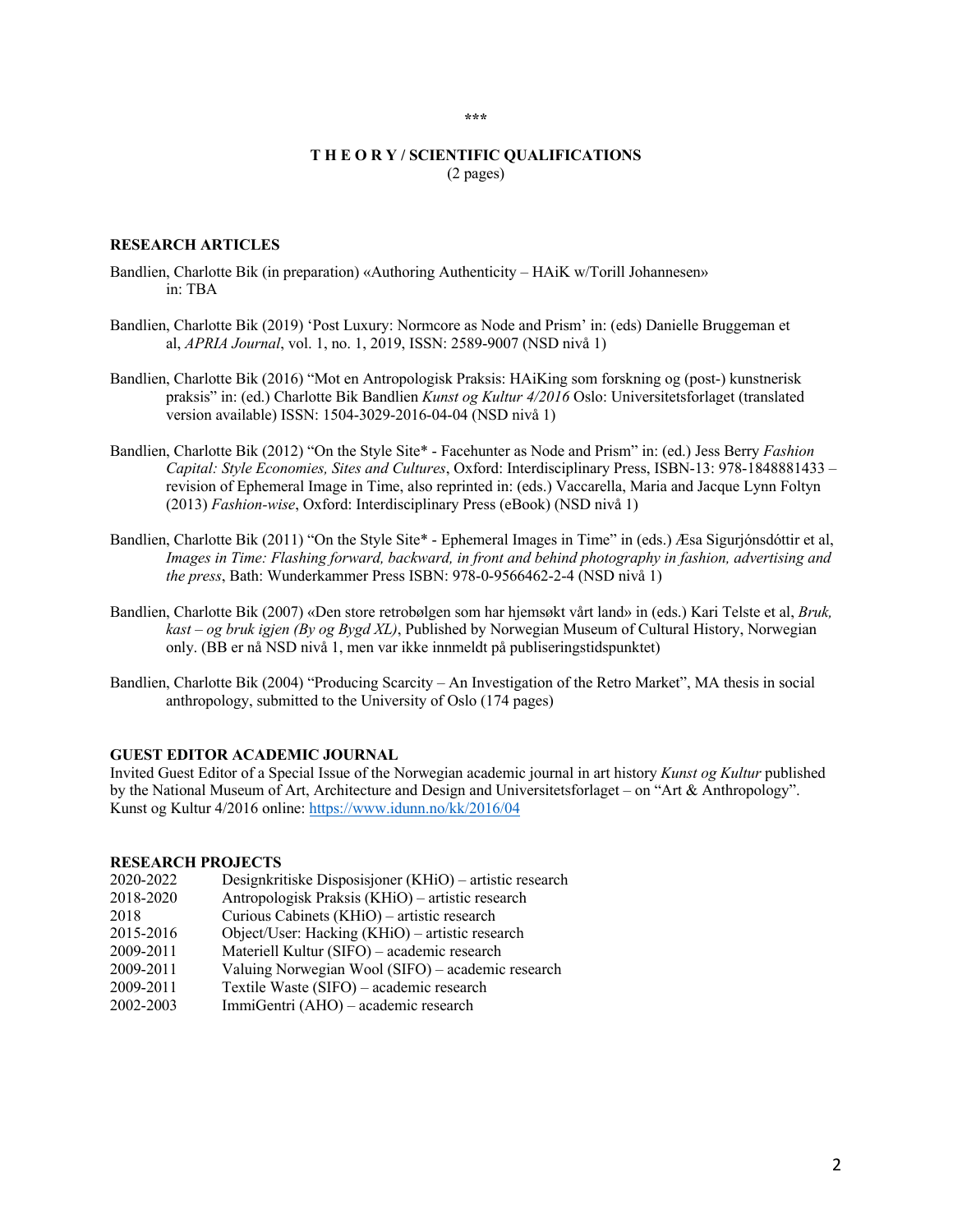## **ACADEMIC PAPERS (PEER REVIEWED)**

- 2018 *ArtEZ University of the Arts*: Fashion Colloquium: Searching for the New Luxury, international conference, Arnhem, The Netherlands (May 2018)
- 2018 *Association for Art History*: 2018 Annual Conference, part of the panel "Critical Pedagogies: What constitutes 'critical' pedagogy for art and art history today?", convened by AAH and TATE research and learning, London, UK (April 2018)
- 2018 *Helsinki Photomedia*: The Fourth International Photography Research Conference: Reconsidering the "Post-truth Condition": Epistemologies of the photographic image, Aalto University, School of Arts, Design and Architecture, Helsinki, Finland (March 2018) – with Synne Skjulstad
- 2018 *IPOL*: In Pursuit of Luxury: 3rd. IPOL conference, organized by The School of Creative Arts at the University of Herefordshire and Yale School of Management, hosted by Ruth Prowse School of Art, Cape Town, South Africa (March 2018)
- 2017 *College Art Association*: Annual Conference within the group session "Critical Collaborations", New York City (February 2017)
- 2015 *University of Oslo*: DHS Symposium "Design History in Practice: Theory, Method and Materials", hosted by Department of Philosophy, Classics, History of Art and Ideas (IFIKK) of the University of Oslo and the Design History Society, Oslo, Norway (June 2015)
- 2014 *American Anthropological Association*: 113th annual conference "Producing Anthropology", Washington DC, US (December 2014)
- 2013 *Lund University*: «Mode mellan Konst, Kultur oct Kommers», Helsingborg, Sweden (September 2013) – accepted paper, but absent from conference due to health issues
- 2013 *Parsons The New School for Design*: "New York Fashion Colloquia", New York City, US (February 2013)
- 2011 *University of Alberta*: "Material Culture, Craft and Community: Negotiating Objects Across Time and Space", University of Alberta, Edmonton, Canada (May 2011)
- 2010 *Oxford University:* "Fashion: Exploring Critical Issues", 2<sup>nd</sup> Global Conference by Inter-Disciplinary.Net, Oriel College, Oxford, UK (September 2010)
- 2010 *University College London*: workshop "Recycling Textile Technologies" at UCL, London, UK (June 2010)
- 2009 *Háskoli Island*: "Images in Time: Flashing forward, backward, in front and behind Photography in Fashion, Advertising and the Press", Iceland University, Reykjavik, Iceland (November 2009)
- 2008 *University of Oslo*: Norwegian Anthropology Associations annual conference within the group session "Material Culture, Visual Anthropology and Art Anthropology" Oslo (May 2008)

## **PEER REVIEW**

- 2017 Peer review for a research paper submitted to *NORDES: Nordic Design Conference* hosted by AHO/ Oslo School of Architecture and Design, June 15-17 (2017)
- 2016 Peer review for a research article submitted as a contribution to "Fashion Thinking", A Special Issue of the international academic journal *Fashion Practice*, published by Routledge (2016)

## **EXTERNAL SENSOR**

- 2020 External sensor for MA thesis in media science submitted to the Dept. of Media and Communication, University of Oslo (August 2020)
- 2020 External sensor for BA exams in design history- and theory at the Institute for Product Design, Dept. of Art, Design and Drama, Oslo Metropolitan University (April + May 2020)
- 2015 External sensor for MA thesis in anthropology submitted to NTNU/ Norwegian University of Science and Technology (December 2015)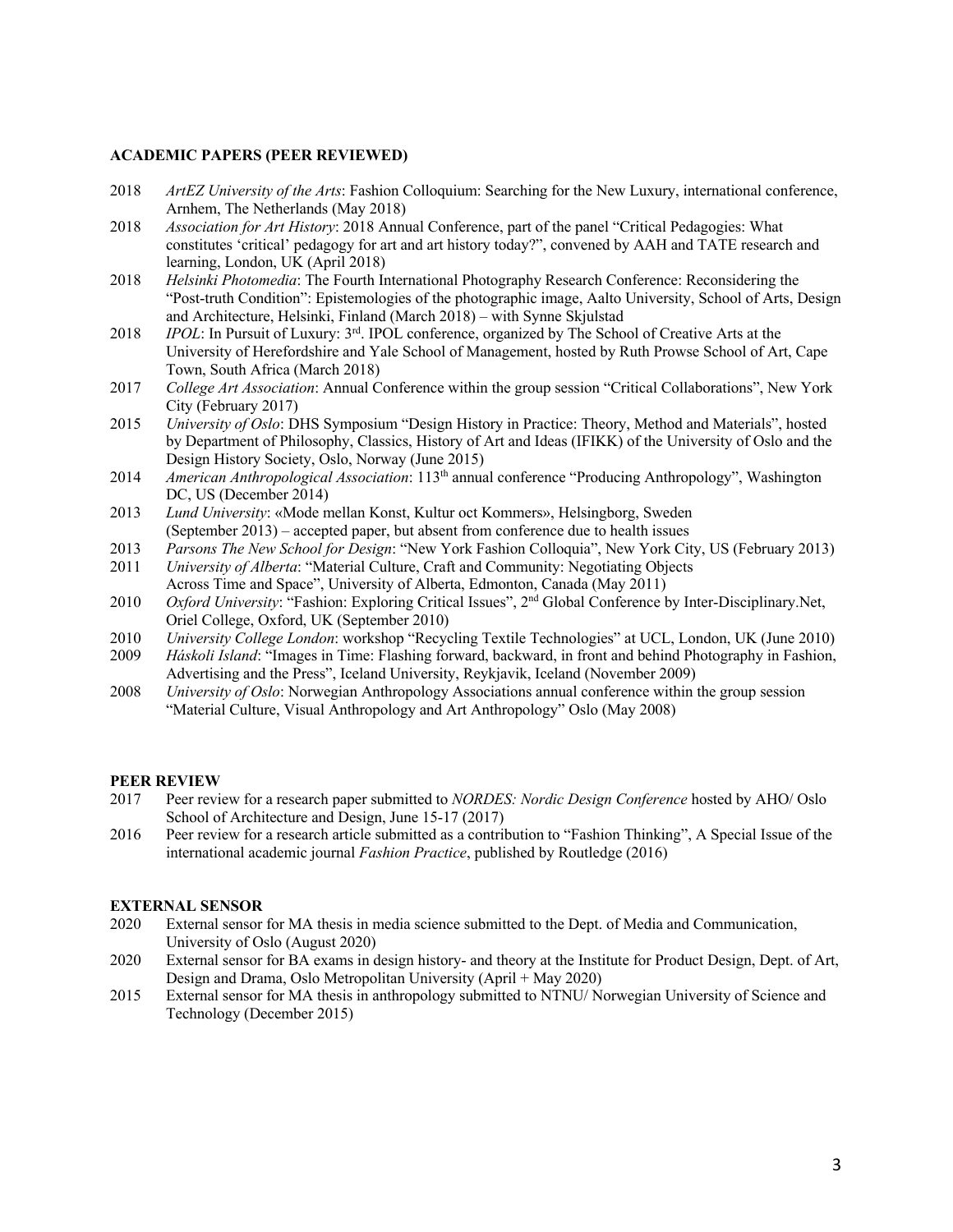## **P R A C T I C E / ARTISTIC QUALIFICATIONS** (2 pages)

## **ARTIST BOOKS**

Bandlien, Charlotte Bik (ed.) (forthcoming 2021-22) *Designkritiske Disposisjoner* Oslo: Uten Tittel art book publishers

Bandlien, Charlotte Bik (forthcoming 2021-22) *Antropologisk Praksis* Oslo: Uten Tittel art book publishers

- Bandlien, Charlotte Bik with Erlend Hammer (2018) "Mot en designkritikk" in: (eds. Anette T. Pettersen and Maria Veie) *Kritikk for en fraværende leser* with Wendy Vogel, Tommy Olsson ++ Oslo: Uten Tittel art book publishers
- Bandlien, Charlotte Bik (2017) "Towards an Anthropological Practice" in: (eds.) Geir Haraldseth and Michael Birchall *Green Book: Collective Goods, Collaborative Efforts*, anthology on collaborative art projects - with Gregory Sholette, Marc Legér ++

## **CATALOGUE TEXT**

2016 "To Market, To Market (Anthropological Fragments)", catalogue text for the exhibition Unlearning Interpretations, HAiKw/ Toril Johannessen an Jacob Riddle, Rod Bianco Gallery, Oslo, Aug-Sept 2016

## **CRITICISM**

- 2020 *Kunstkritikk:* "Kulturproblemet", review of the conference "Considering Monoculturalism", organized by van Abbemuseum, M HKA and deBuren, Brussels February 2020 27-29, in: kunstkritikk.no, 2020
- 2020 *Kunsthåndverk*: "Mote og post-kolonial kritikk", review of the anthology Fashion and Postcolonial Critique, edited by Elke Gaugele and Monika Titton, Sternberg Press, in: no. 1. 2020
- 2018 *Kunsthåndverk*: "Kritisk design eller dårlig kunst?", review of monograph on critical design: "Critical Design in Context: History, Theory, and Practices", Bloomsbury 2017, in: Kunsthåndverk, 2018
- 2018 *FORM*: "Personal Space", review of Nebil Zaman's award-winning project granted the young talent award by Design and Architecture Norway, in: FORM 1/2018 - Magazine for Nordic Architecture and Design
- 2017 *FORM:* "Borderliners", review of graduates' exhibition at Oslo National Academy of the Arts Dept. of Design 2017, in: FORM 4/2017 - Magazine for Nordic Architecture and Design
- 2016 *Kunst og Kultur*: "Kuratering & Politikk en antropologisk lesning", review of anthology on curating politics: Curating and Politics Beyond the Curator: Initial Reflections, Hatje Cantz Verlag 2015, in: the Norwegian journal on art history Kunst og Kultur no. 2. 2016
- 2015 *Kunsthåndverk*: "Kurateringshåndverk & Utstillingens Kraft", review of anthology on exhibiting craft: Crafting Exhibitions, Norwegian Crafts Arnoldsche Art Publishers 2015, in: no. 4. 2015
- 2015 *Kunsthåndverk*: "Tingenes Teori" Review of the anthology "Love Objects: Emotion, Design and Material Culture" published by Bloomsbury Academic in 2014, in: no. 1. 2015
- 2009 *Personae*: "Kjærlighet på glanset paper" Review of the first issue of LOVE magazine in: no.1 2009
- 2008 *Personae*: "Batlak og Selvig" SSS 2009 Review of Norwegian design duo Batlak&Selvigs fashion show SSS2009 in: no.1 2008

## **EDITORIAL WORK**

Contributing Editor at Personae Magazine (2008-2014)

- with written contributions to every issue (selection):
- 2013 "I Batlaks bilde" Interview with Norwegian designer Admir Batlak in Personae no.3+4 2013
- 2013 "Triptyk" Interview with French Lacroix-collector Dominique Fallequer in Personae no.3+4 2013
- 2010 "Og alt hva et stoff er" Interview with Norwegian artist and tailor Franz Schmidt in Personae no.2 2010

Other editorial contributions:

- 2014 "Out of Character" Interview with Danish designer Henrik Vibskov in Tableau Paper vol. 2 2014
- 2010 "Old mending techniques in Vogue" with Ingun G. Klepp in Oslo Fashion Week Magazine 2010 (14)
- 2010 "Stram i strikken" with Ingun G. Klepp in Oslo Fashion Week Magazine 2010 (13)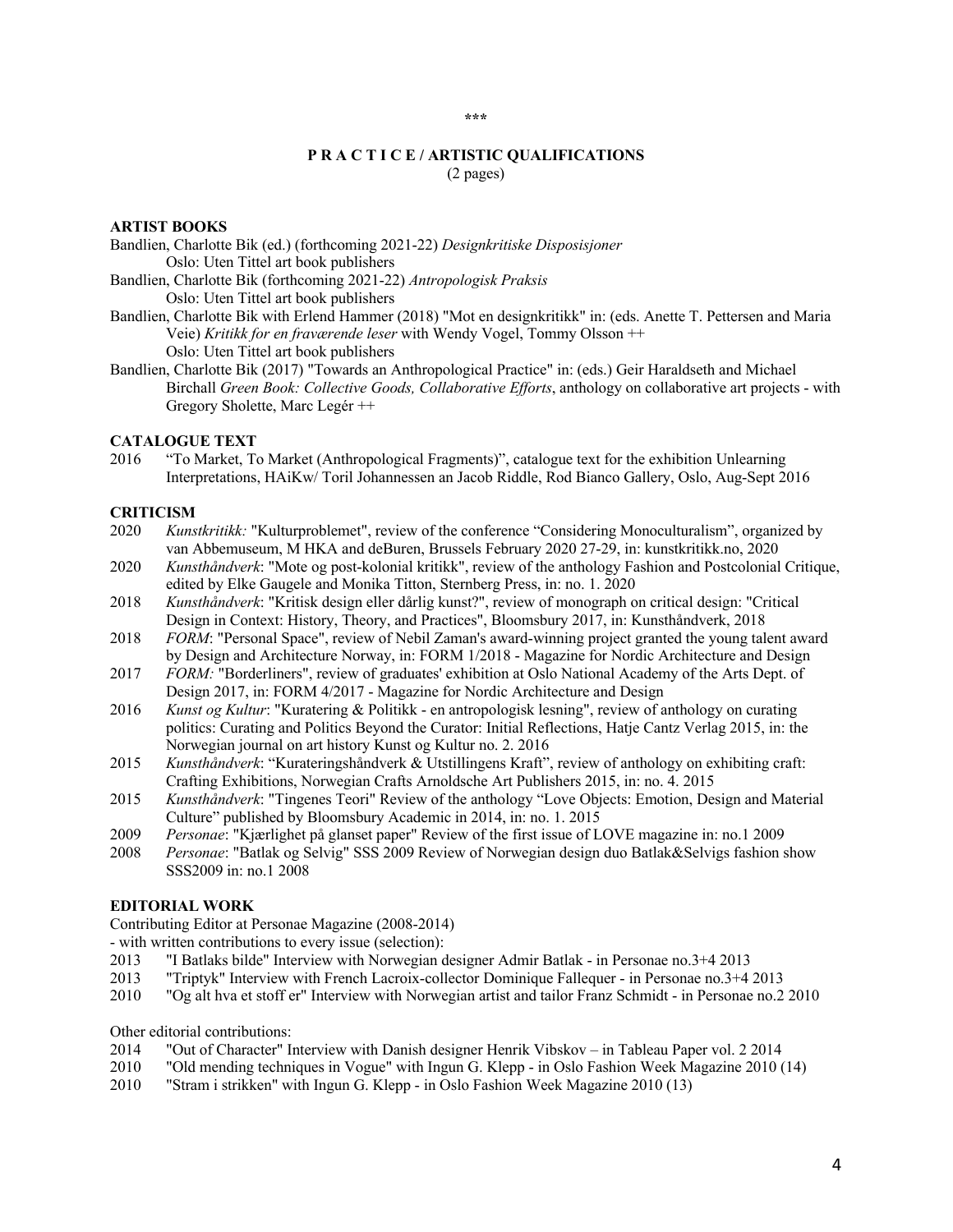## **CURATORIAL WORK**

2009 Commissioned curatorial proposal for the Norwegian Foundation for Design and Architecture, on the topic "Hjem Kjære Hjem" [Home Sweet Home], spring 2009

## **ARTIST COLLABORATIONS**

- 2018 Bjørn Jørund Blikstad
- 2017 Ilavenil Jayapalan
- 2016 N1B / Narves1biblioteket
- 2015-16 IFB / Department of Usership
- 2014-15 BMC / Blank Mountain College
- 2013-14 HAiK w/ Haikwithus
- 2010 Franz Petter Schmidt

## **GROUP EXHIBITIONS**

- 2017 *The Wrong Biennale* contribution to "The Normal Pavilion", curated by Ilavenil Jayapalan, web exhibition (November 2017 - February 2018)
- 2016 *Oslo National Academy of the Arts* "Institutt for bruk-dagen" and "Institutt for bruk-dagen 2", Department of Usership with Narves1biblioteket, Oslo, Norway (October-November 2016)
- 2013 *The Arts Incubator in Washington Park* (Theaster Gates ́project space), "Self-repair", cbb w/ HAiK & Ruben Steinum, curated by Ethnographic Terminalia, Chicago, USA (November 2013) https://ethnographicterminalia.org/chicago
- 2013 *Rogaland Art Centre*, "HAiK w/RKS", HAiK w/ cbb, curated by Geir Haraldseth, Stavanger, Norway (March-May 2013) http://www.rogalandkunstsenter.no/2013/03/14/haik-w-del-1/ http://www.rogalandkunstsenter.no/2013/04/18/haik-w-del-2/

# **ARTIST RESIDENCIES**

- 2015 *Henie Onstad Kunstsenter*, BMC#5, Oslo, Norway (August 2015)
- 2015 *Performing Arts Forum*, BMC#4, Tangier, Morocco (March 2015)
- 2015 *Performing Arts Forum*, BMC#3, St. Erme, France (October 2014)

## **CO-DESIGN**

- 2017 co-design 25-people-collab-Xmas-sweater HAiKw/ 2017
- 2013 co-design basis for print "Heal it" HAiK AW14
- 2013 co-design research HAiK SS14

## **CREATIVE WORK ADVERTISING**

- 2007 Client: Returkartong (Recycling company) Role: copy and creative concept (with AD Knut Sæter) Format:  $film + print + boards$
- 2006 Client: Klassekampen (Norwegian leftist newspaper) Role: copy and creative concept (with AD Lasse A. Schjerven) Format: print
- 2006 Client: Opplysningskontoret for Egg og Hvitt Kjøtt (Norwegian Farmers' association) Role: copy and creative concept and styling (with AD Kiki Plesner) Format: film
- 2004 Client: Bonnier/Bo Bedre (Swedish publishing house) Role: brandplanning and styling (with copy Jørgen Lauritzen & AD Eva Sannum) Format: film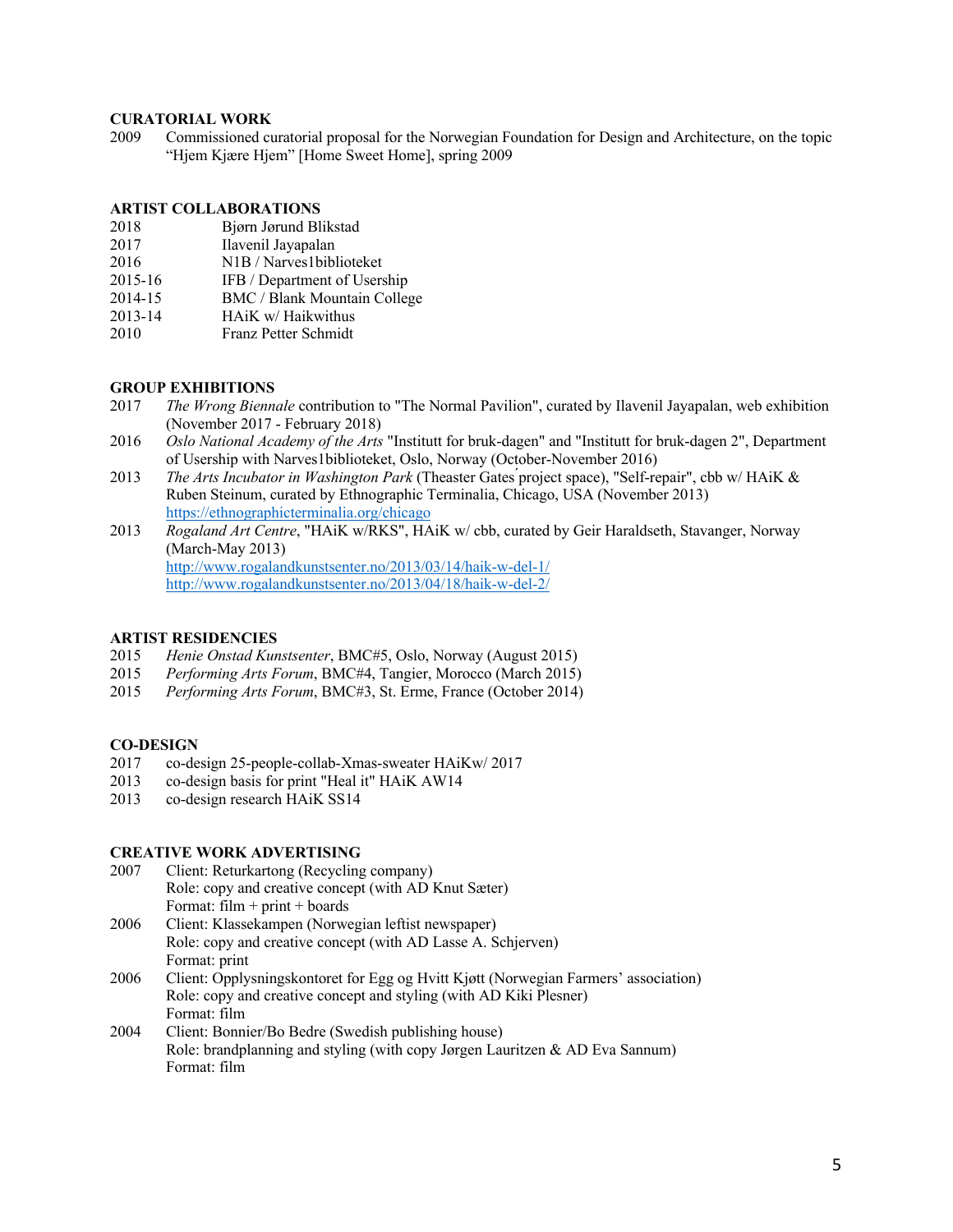## **P E D A G O G Y / EDUCATIONAL + PUBLIC** (3 pages)

## **COURSE LEADER**

Course leader of 3 BA-level theory courses at Oslo National Academy of the Arts (KHiO), Dept. of Design developed in dialectics with tendencies in art and design education internationally, with an emphasis on critical and speculative perspectives. Selecting and continuously updating curriculum, course structure, and pedagogy. Responsible for course budget, general course administration. Invited guest lecturers during these 8 years include: professor of design history Kjetil Fallan, artist Agatha Wara, head of Young Artists Society Ruben Steinum, partner at Snøhetta Martin Gran, human geographer and sociologist Karl Fredrik Tangen, media scholar and rock star Torgny Amdam, architect and researcher Halvor Weider Ellefsen, associate professor Synne Skjulstad, art critic and curator Erlend Hammer ++

| DE201 Design Theory (BA2 level) |                           |
|---------------------------------|---------------------------|
| 2011-2019                       | Material & Visual Culture |

# DE202 Design Methodology (BA2 level)

- 2012 Universal Design
	- 2013-2016 Methodological Triptych (wardrobe studies / learning from / studies of practice)
	- 2017-2020 Design Criticism

#### DE301 Design & Future (BA3 level)

| 2013-2015 | Technology & Design |
|-----------|---------------------|
| 2016-2018 | Speculative Design  |
| 2019-2020 | Decolonizing Design |

#### **SUPERVISION**

## MA level:

- 2020 all MA2 Fashion students, KHiO Design theory and writing
- 2019 all MA2 Fashion students, KHiO Design theory and writing
- 2016 MA2 Fashion 1 student, KHiO Design theory and writing
- 2015 MA1 Fashion 1 student, KHiO Design theory and writing
- 2013 all MA1 Fashion, KHiO Design theory and writing
- 2012 all MA1 Fashion, KHiO Design theory and writing

#### BA level:

- 2020 Thesis supervision all BA graduation students, KHiO Design theory and writing
- 2019 Thesis supervision all BA graduation students, KHiO Design theory and writing
- 2018 Thesis supervision all BA graduation students, KHiO Design theory and writing
- 2017 Thesis supervision all BA graduation students, KHiO Design theory and writing
- 2015 Thesis supervision BA grad students in Graphics & Illustration, KHiO Design theory and writing
- 2013 Thesis supervision BA grad students in Fashion & Costume, KHiO Design theory and writing
- 2012 Thesis supervision BA grad students in Fashion & Costume, KHiO Design theory and writing

#### **INVITED TALKS**

- 2020 *Kunstnernes Hus*: Introduction to the seminar "Culture & Criticism", hosted by the Norwegian Art Critics' Association (October 2020)
- 2020 *Astrup Fearnley Museum*: art night with Erlend and Charlotte (scheduled March 2020, Corona-cancelled)
- 2020 *Artistic Research Week*: Invited lecture on the artistic research project "Towards an Anthropological Practice" – at the Oslo National Academy of the Arts (January 2020)
- 2020 *Høyskolen Kristiania:* Invited lecture as part of the interdisciplinary course Fashion Media hosted by the department Westerdals Design and Communication (January 2020)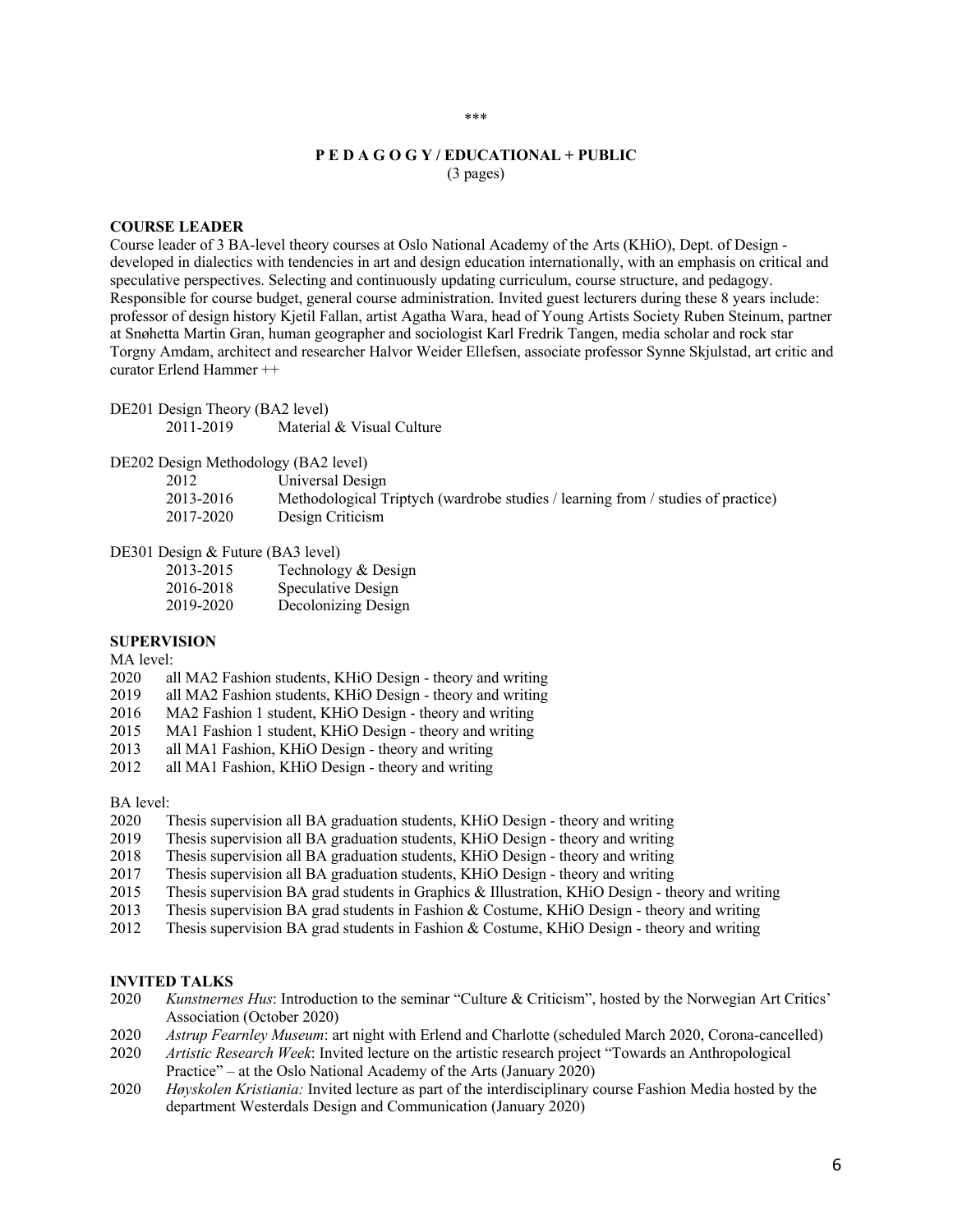- 2019 *Akademie der Bildenden Künste Vienna*: guest lecture for PhD candidates in fashion studies (October 2019)
- 2019 *Astrup Fearnley Museum*: art night with Erlend and Charlotte on curating (October 2019)
- 2019 *Design Talks Night*: introduction to professor Elke Gaugele's talk on fashion and post-colonial critique, as co-curator and host of the Design Talk Night lecture series at KHiO (September 2019)
- 2019 *D2 Talks*: on fashion and feminism: ideology or marketing? (August 2019)
- 2019 *Astrup Fearnley Museum*: art night with Erlend and Charlotte on collecting (June 2019)
- 2019 *Astrup Fearnley Museum*: art night with Erlend and Charlotte on criticism (March 2019)
- 2019 *Oslo Metropolitan University*: Invited lecture on my research, as part of the lunch seminar organized by the Dept. of Aesthetics (March 2019)
- 2019 *Artistic Research Week*: Invited lecture on the collaborative project of writing "Towards a Design Criticism" with Erlend Hammer - at the Oslo National Academy of the Arts (January 2019)
- 2019 *Høyskolen Kristiania:* Invited lecture as part of the interdisciplinary course Fashion Media hosted by the department Westerdals Design and Communication and KHiO Design (January 2019)
- 2018 *Design Talks Night*: Introduction to artist Christopher Kulendran Thomas' talk about the project New Eelam, as co-curator and host of the Design Talk Night lecture series at the Oslo National Academy of the Arts (October 2018)
- 2018 *MA studio*: Invited lecture as part of the MA Design programme at the Oslo National Academy of the Arts, invited by Theo Barth (February 2018)
- 2018 *Westerdals ACT:* Invited lecture as part of the interdisciplinary course Fashion Media hosted by their department Design and Communication and KHiO Design (January 2018)
- 2017 *Design Talks Night*: Introduction to Dunne & Raby's invited talk on speculative design as co-curator and host of the Design Talk Night lecture series at the Oslo National Academy of the Arts (December 2017)
- 2017 *Westerdals ACT:* Invited lecture as part of the new interdisciplinary programme Fashion Media (Jan 2017)
- 2016 *Open Forum*: Invited lecture as part of the series Open Forum, curated by the students at the Fine Art Academy at the Oslo National Academy of the Arts (December 2016)
- 2016 *Museum of Modern Art, Warsaw:* Usological Roundable debate invited by the curators of the exhibition "Making Use" (April 2016)
- 2016 *Oslo Design Fair*: Panel talk on "the return of cosy" invited by Norway Designs NÅ (Norwegian Crafts, Norway Designs and Klubben) (January 2016)
- 2015 *Norwegian Museum of Decorative Arts and Design*: Panel talk on art/craft vs. use "kritikersalong: brukbart" - organized by the Norwegian Critics Association (December 2015)
- 2015 *Uncontaminated Oslo*: Panel talk on art vs. fashion in photography with photographers Johnny Dufort and Katerina Plotnikova, Henrik Haugan (Snøhetta), Dan Thawley (A Magazine Curated By) - moderated by Misha Pinkhasov (October 2015)
- 2014 *Trøndelag Centre for Contemporary Art*: Invited talk related to the exhibition "Skreddersydd" the Norwegian Craft Associations annual exhibition (September 2014)
- 2014 *Oslo National Academy of the Arts*: invited talk on fashion and critique as part of a seminar on design critique at the Department of Design (May 2014)
- 2013 *Rogaland Contemporary Art Centre*: Panel talk related to the exhibition HAiK w/Rogaland Kunstsenter (April 2013)
- 2012 *Norwegian Parliament*: Invited talk on fashion theoretical perspectives and future tendencies in the field of material culture, at a seminar organized by Norwegian Fashion Institute for politicians and the Norwegian fashion scene (October 2012)
- 2012 *Westerdals*: Invited talk on magazine-making exemplified with Personae, alongside ANTI and Node Berlin Oslo design studios as part of Westerdals festival "Utbrudd" (June 2012)
- 2011 *Oslo National Academy of the Arts*: Guest lecture for MA students at the Faculty of Design, Oslo National Academy of the Arts, on trend as phenomenon (February 2011)
- 2011 *Gallery Format Oslo*: Opening speech at the vernissage for the exhibition "TEXTILE ME" showing selected works by BA students from the National Academy of the Arts in Oslo (March 2011)
- 2010 *Hordaland Art Centre*: Invited talk ("forum") related to the exhibition "Upstream" by artists Øyvind Renberg and Miho Shimizu, Hordaland Art Centre, Bergen (November 2010)
- 2010 *Gallery Format Oslo*: Opening speech at the vernissage for artist Hege Moens exhibition "Retrogarde" at Galleri Format (September 2010)
- 2009 *The Norwegian Centre for Architecture and Design*: On-stage interview with Norwegian fashion design duo Arne & Carlos (after collaboration with Comme des Garcons) on Norwegian design, neo-local trends etc, invited by the Foundation for Design and Architecture in Norway (Norsk Form), at the Norwegian Centre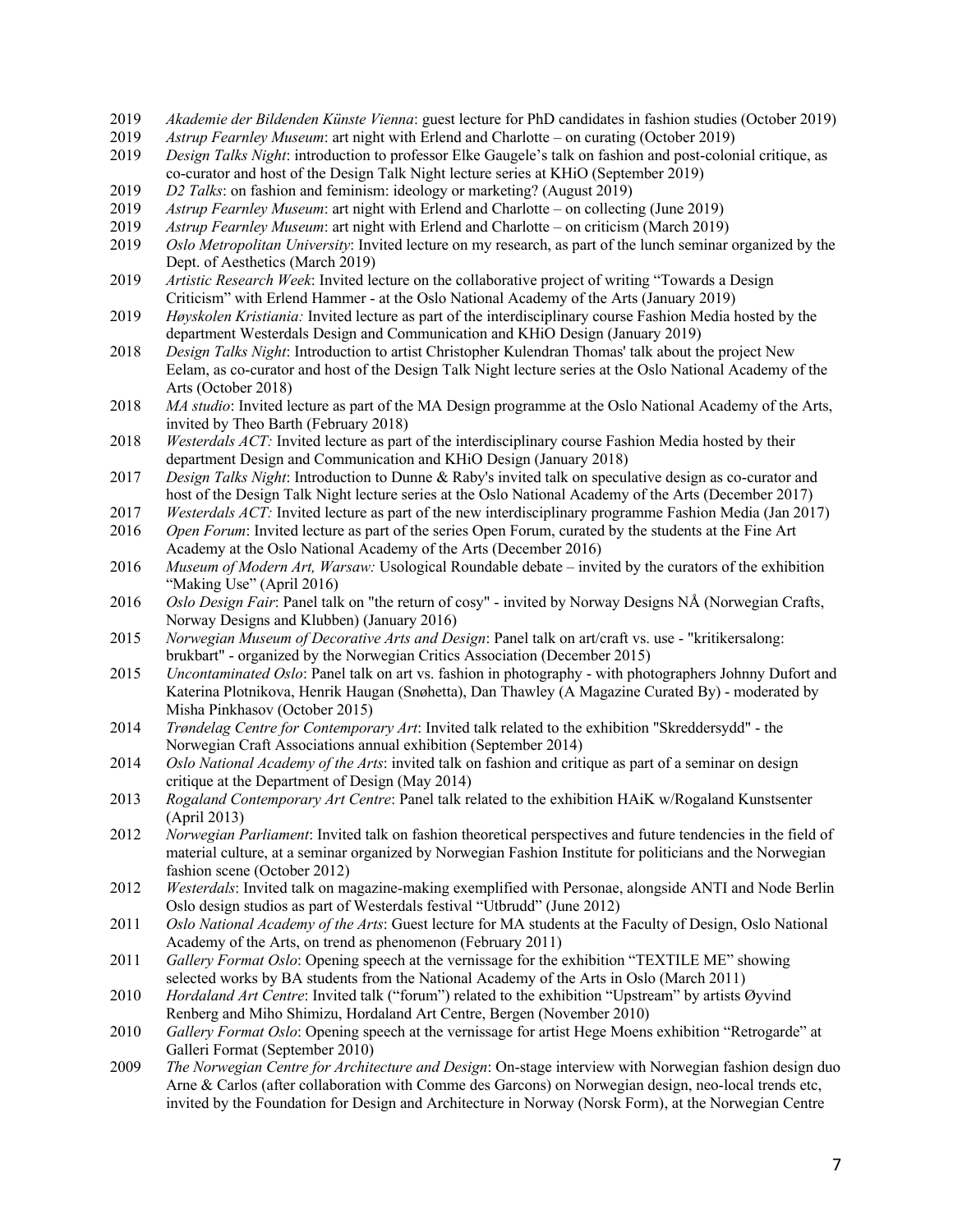for Architecture and Design (DogA) (October 2009)

- 2008 *University of Oslo*: Guest lecture for undergraduate students on the bachelor programme "Culture and Communication" at the University of Oslo (April 2008)
- 2006 Lecture for TV company TVNorge, strategic seminar (March 2006)
- 2005 *The Oslo School of Architecture and Design*: Guest lecture at the Institute for Design, for undergraduate students, on design and symbolic value (October 2005)
- 2005 *The Norwegian Centre for Architecture and Design* Talk invited by the Foundation for Design and Architecture in Norway (Norsk Form) on my thesis Producing Scarcity (April 2005)
- 2004 *Norwegian advertising association ANFO*: invited talk at their annual seminar, at Grand Hotel Oslo (October 2004)
- 2004 *Gyldendal Publishers*: invited talk on strategic seminar for non-fiction literature (March 2004)
- 2003 *Norwegian School of Creative Studies*: Guest lecture at MI, now Norges Kreative Fagskole, Campus Christiania, on trend research for undergraduate students in interior design (March 2003)

## **ORGANIZER/HOST SEMINARS**

- 2020 Co-organizing and curating seminar on art criticism in light of the decolonizing debates, as part of the Executive Committee of the Norwegian Critics' Associations Art Section (October 2020)
- 2019 Co-organizing and curating seminar on art criticism in light of the anthroposcene perspective, as part of the Executive Committee of the Norwegian Critics' Associations Art Section (November 2019)
- 2016-19 Co-curation of lecture series "KHiO Design Talks Night" at Oslo National Academy of the Arts, Dept. of Design – with personal guests such as Metahaven, Stephen Wright (2016), Fiona Raby (2017), Christopher Kulendran Thomas (2018) and Elke Gaugele (2019)
- 2014 Co-organizing and curating seminar on "design critique" at Oslo National Academy of the Arts, Dept. of Design, with colleagues Theo Barth and Mona Pahle Bjerke (spring 2014)
- 2013 Co-organizing and curating conference on sustainable fashion (Fashion North Design Colloquia) at Oslo National Academy of the Arts, Dept. of Design, with Maziar Raein and Kirsti Bræin (fall 2013)
- 2010 Organizing Chair for a Nordforsk-funded international research seminar in Oslo on the topic second-hand, as part of the Nordic fashion research network "Wardrobe", on behalf of the Norwegian National Institute for Consumer Research, in cooperation with Lise Skov, Copenhagen Business School (May 2010)

## **INVITED OTHER WRITINGS**

- 2008 Bandlien, Charlotte Bik (2008) "Problematisk forbruksbegrep", invited article in Governmental internet publication «Familia» on problematic issues regarding the term consumption
- 2007 Bandlien, Charlotte Bik (2007) "Future Consumer Tendencies and Shopping Behaviour", write-up by Jesper Bo Jensen based on "trend lab" panel - discussions 2006-2007
- 2005 Bandlien, Charlotte Bik (2005) "Antropologer vs. Kaosprofitører", invited article contributing to the series «anthropologist of the month» appointed by the Norwegian Anthropology Association, on my work in advertising

# **JURY WORK**

- 2019 BKH yearly prize for Arts and Crafts
- 2016 Oslo Runway talent award
- 2014 UP independent fashion platform
- 2013 HENNE Nåløyet "green" award
- 2013 UP independent fashion platform
- 2012 Norwegian Post Office for new official stamps on Norwegian fashion

## **PRESS**

(more than 100 appearances 2002>>) NRK radio (P1: "lang lunsj", "østlandssendingen", P2: "kulturbeitet", "kulturhuset", "radiofront", "ekko", P3: "kaliber"), TV2, TVNorge, Radio Nova, Smuglesning, Natt og Dag, Dagens Næringsliv, DN Lørdag, D2, Aftenposten, Aftenposten Aften, A-magasinet, Aftenposten K, Dagbladet, Dagbladet Sunday, Dagbladet Magasinet, Norwegian Organization for Visual Communication's magazine SNITT, Norwegian ELLE Decoration, VG, Vårt Land, via press bureau APB and NTB, Asker og Bærums Budstikke, Kvinner og Klær, Norwegian Consumer Council's magazine Forbrukerrapporten, Finansavisen, Dagsavisen, Visual Anthropology, Tidsskriftet Kunsthåndverk, Fashion Projects, Wallpaper\*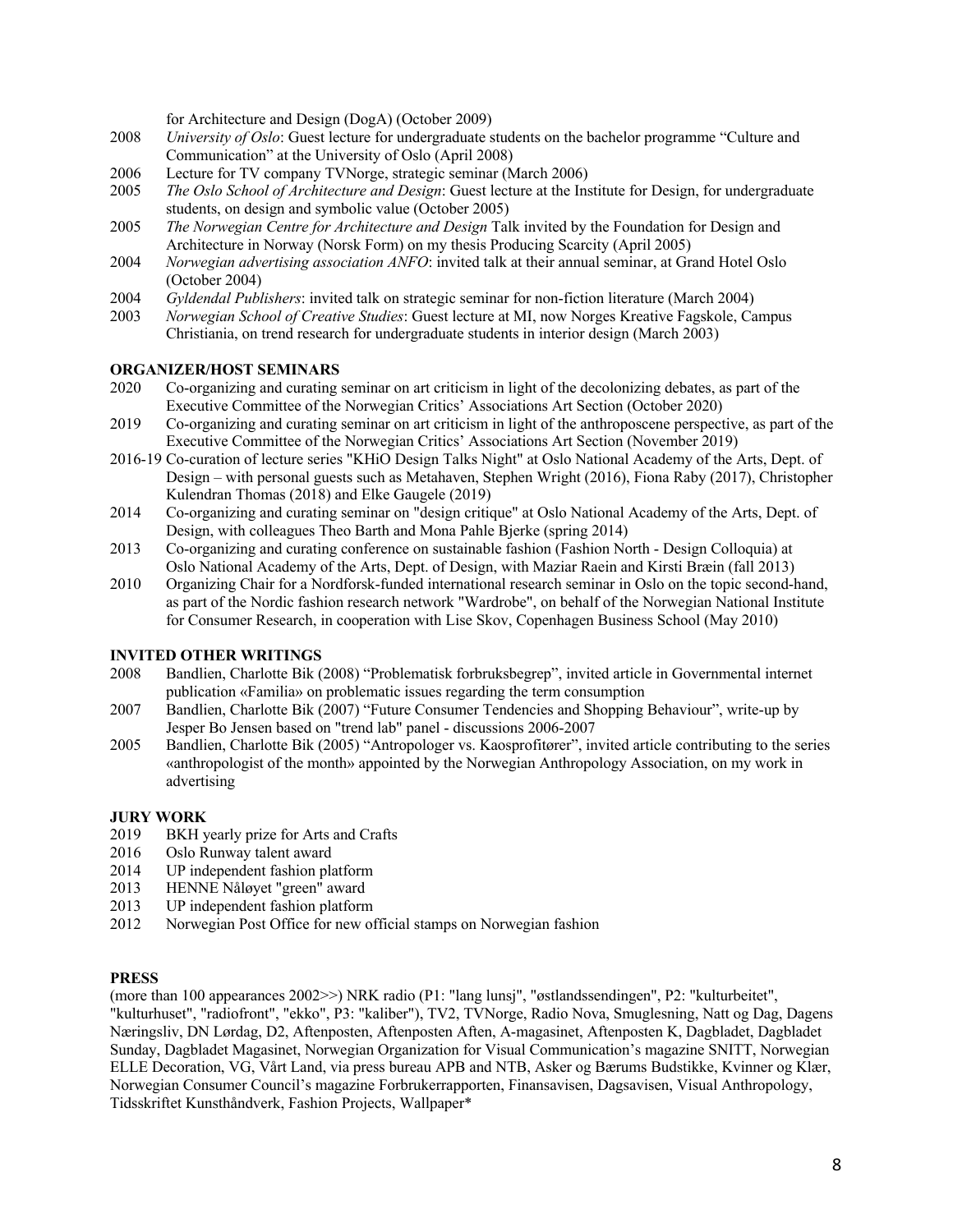## **C O N S U L T I N G / CBB** (2 pages)

## **CLIENTS**

academic: AHO / Oslo School of Architecture and Design KHiO / Oslo National Academy of the Arts Norges Kreative Høyskole, Høyskolen Campus Kristiania UiO / University of Oslo Westerdals School of Communication

advertising: ANFO / Norwegian Advertising Association Bates United Bål Mining

arts:

Astrup Fearnley Museum Galleri Format HKS/Hordaland Art Centre FORM Magazine Kritikerlaget/Norwegian Critics' Association Kunsthåndverk Kunstkritikk.no Museum of Mordern Art Warsaw Norsk Folkemuseum/The Norwegian Museum of Cultural History Norsk Form/Foundation for Design and Architecture in Norway Norway Designs NÅ! Rod Bianco RKS/Rogaland Contemporary Art Centre TSSK/Trøndelag Centre for Contemporary Art

fashion: HAiK Norwegian Fashion Institute Nåløyet (Henne Magazine award) Oslo Fashion Week Magazine Oslo Runway Personae Magazine Tableau Paper UP fashion show Viking Footwear AS

other: Cappelen Damm Akademisk Genika Forest Coffee Gyldendal Publishers Kunnskapsformidlerne Posten Norge TV Norge